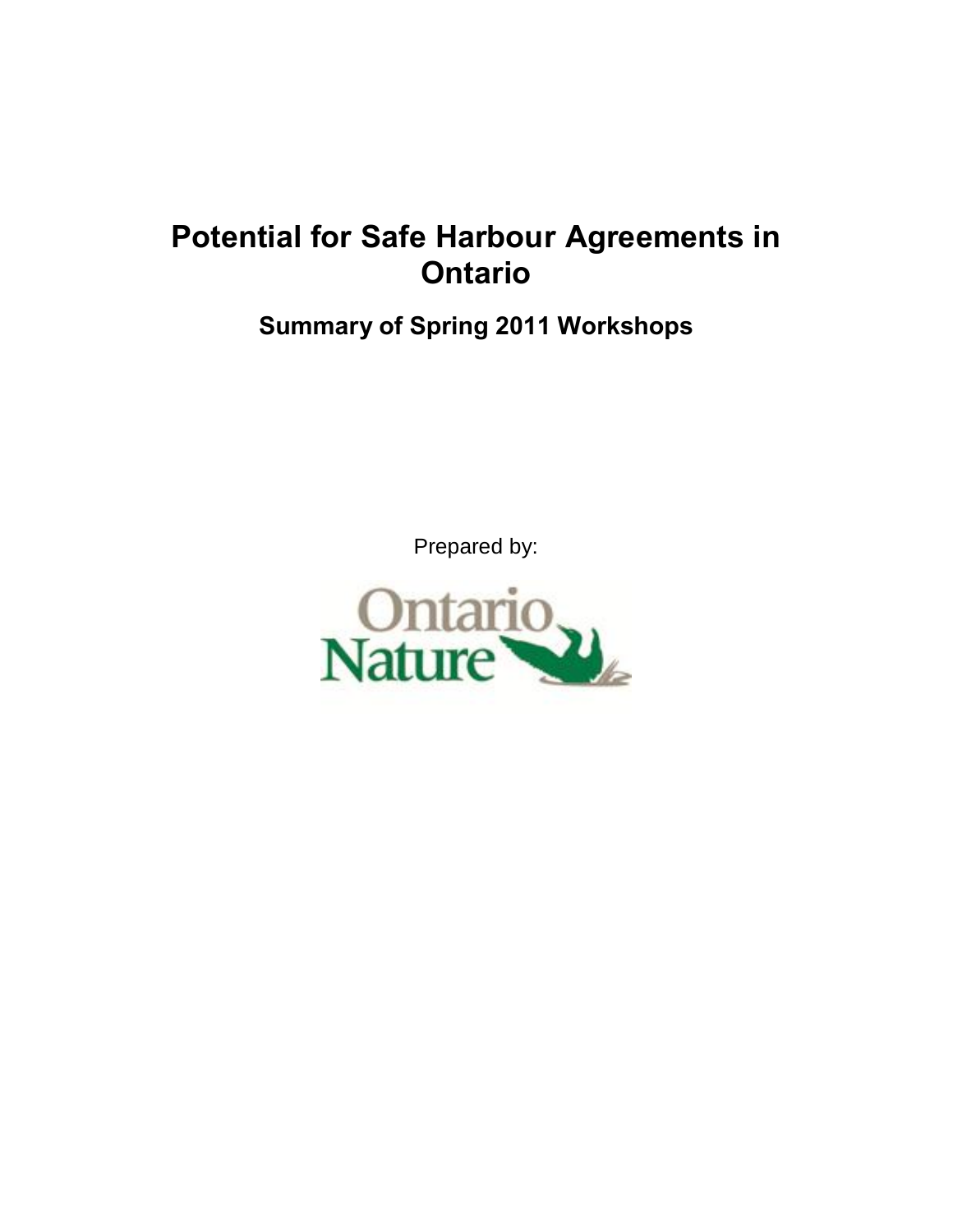## **Potential for Safe Harbour Agreements in Ontario**

#### **Introduction**

This report presents insights and advice from farmers, naturalists and staff from a variety of government and non-government organizations regarding the potential to implement Safe Harbour agreements in Ontario. It summarizes the views expressed by participants in five workshops hosted by Ontario Nature from March to May, 2011 in Kemptville, London, Owen Sound, Guelph and Simcoe.

The objectives of the workshops were:

- 1) to introduce participants to the concept and application of Safe Harbour agreements under Endangered Species Act in U.S.A., and
- 2) to explore potential approaches to implementing Safe Harbour agreements Ontario.

In conducting these workshops and promoting discussion about Safe Harbour, Ontario Nature is seeking a means to support landowner stewardship for species at risk while addressing one of the key concerns raised by landowners regarding Ontario's *Endangered Species Act, 2007* (ESA): the fear of legal repercussions should stewardship initiatives (e.g. habitat restoration, fencing to exclude livestock, species reintroductions, etc.) result in a species at risk moving onto one of property.

The ESA prohibits  $\pm$ arming or harassingga species at risk or  $\pm$ damaging or destroyinggits habitat. What happens then when landowners attract a species at risk to their property through good stewardship? Currently, landowners would be breaking the law if they were to violate the ESA prohibitions; activities which harmed a species or damaged its habitat would not be allowed. For farmers and other landowners who make a living off their land, there may be good reason to worry about the potential legal implications of good stewardship.

Safe Harbour agreements offer a way to address this disincentive towards stewardship by allowing landowners to retain control over their land. Safe Harbour agreements are voluntary, time-limited agreements between a landowner and a regulatory body which ensure that if a landowner creates habitat for a species at risk, s/he will not be subject to additional restrictions under the ESA. Under Safe Harbour, harm to a species at risk (so called  $%$ acidental take+) can be accommodated throughout the duration of the agreement and habitat can be altered at end of the agreement.

Safe Harbour agreements have been used in the U.S.A. since 1995 with apparent success. There has been a steady rise in the number of landowners involved, in the number of species and in the acreage covered. By 2010, 400

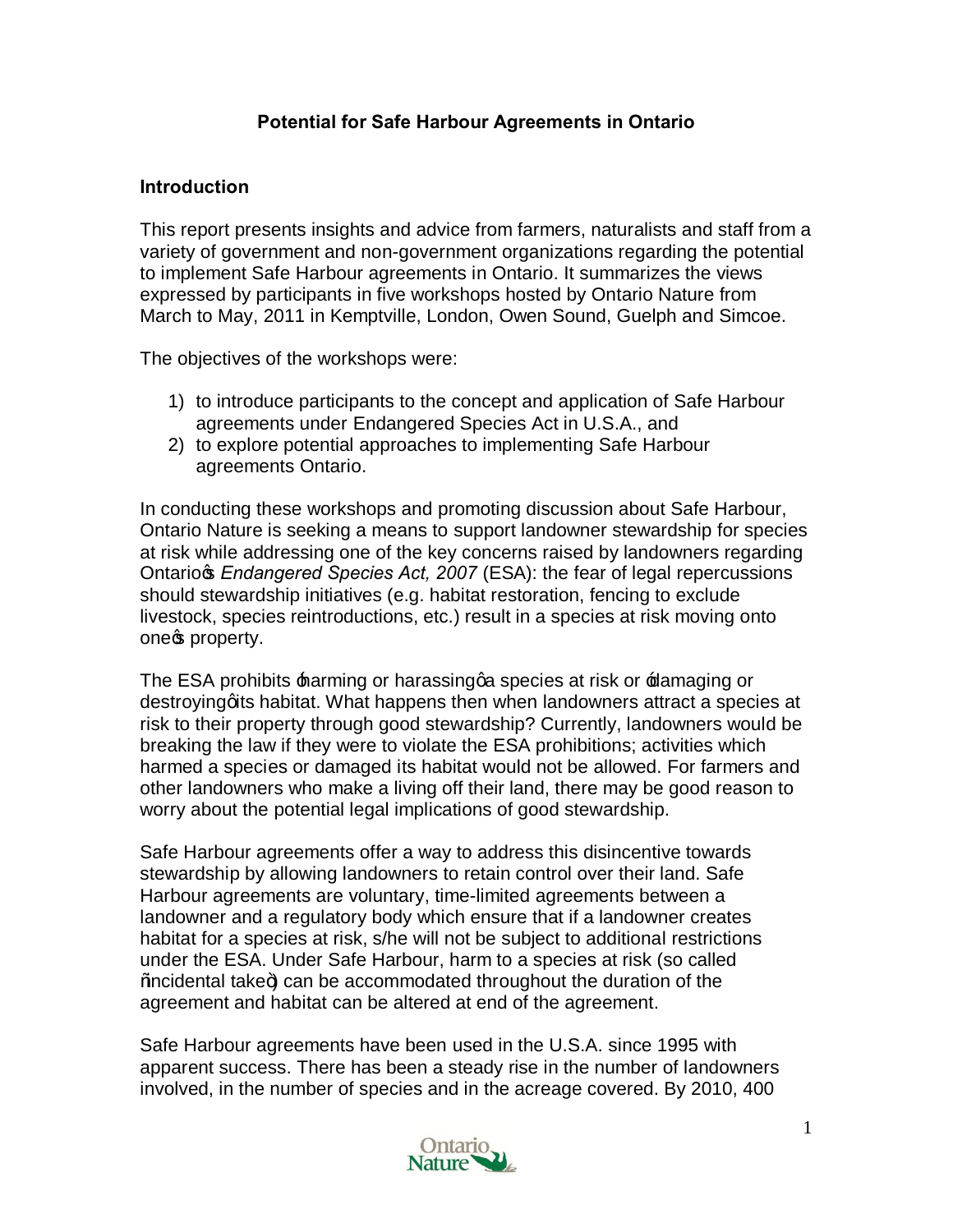landowners had entered into Safe Harbour agreements, covering 75 species and 4.3 million acres of land. The retention rate is high with 99 percent of landowners remaining in the program since it began. One of the greatest benefits has been a positive transformation in landowner perceptions of species at risk.

## **Safe Harbour in Ontario**

Can Safe Harbour agreements work in Ontario? From a legal perspective, they can be accommodated under section 16 of the ESA which allows the Minister of Natural Resources to enter into stewardship agreements for the purpose of assisting in the protection or recovery of a species at risk. Specifically, section 16(3) states that the agreement *%* ay authorize a party to the agreement to engage in an activity specified in the agreement that would otherwise be prohibited by section 9 or 10+(i.e., the sections which prohibit harming or harassing the species or damaging or destroying its habitat).

Whether such agreements are desirable and workable in Ontario is another question, and one which we sought to clarify through the five workshops.

## **The workshops**

The five workshops were held in a variety of places where Ontario Nature had ongoing relationships with farmers, naturalists and other conservationists. Overall, the workshops involved representatives from eight agricultural organizations, nine not-for-profit groups and seven government agencies, as well as eight other interested individuals.

| <b>Agricultural</b>                | Not-for-profit groups         | <b>Government agencies</b>    |
|------------------------------------|-------------------------------|-------------------------------|
| organizations                      |                               |                               |
| <b>Christian Farmers</b>           | Saugeen Field                 | Niagara Escarpment            |
| <b>Federation of Ontario (Grey</b> | <b>Naturalists</b>            | Commission                    |
| County)                            |                               |                               |
| <b>National Farmers Union</b>      | <b>Grey Association for</b>   | <b>Bruce County Planning</b>  |
| (Grey County)                      | <b>Better Planning</b>        |                               |
| <b>Bruce Federation of</b>         | <b>Blue Mountain</b>          | <b>MNR Stewardship</b>        |
| Agriculture                        | <b>Watershed Trust</b>        | <b>Bruce County</b>           |
| Elgin Federation of                | <b>Eastern Ontario Model</b>  | <b>Kettle Creek</b>           |
| Agriculture                        | Forest                        | <b>Conservation Authority</b> |
| <b>Ontario Soil and Crop</b>       | <b>Thames Talbot Land</b>     | <b>Elgin County Planning</b>  |
| <b>Improvement Association</b>     | Trust                         |                               |
| <b>Norfolk Alternative Land</b>    | <b>Otter Valley Field</b>     | Ministry of Agriculture,      |
| Use Services (ALUS)                | <b>Naturalists</b>            | <b>Food and Rural Affairs</b> |
| <b>Ontario Cattlemeng</b>          | <b>Ducks Unlimited Canada</b> | <b>MNR Stewardship</b>        |
| Association                        |                               | <b>Norfolk County</b>         |

*Organizational representation at the workshops*

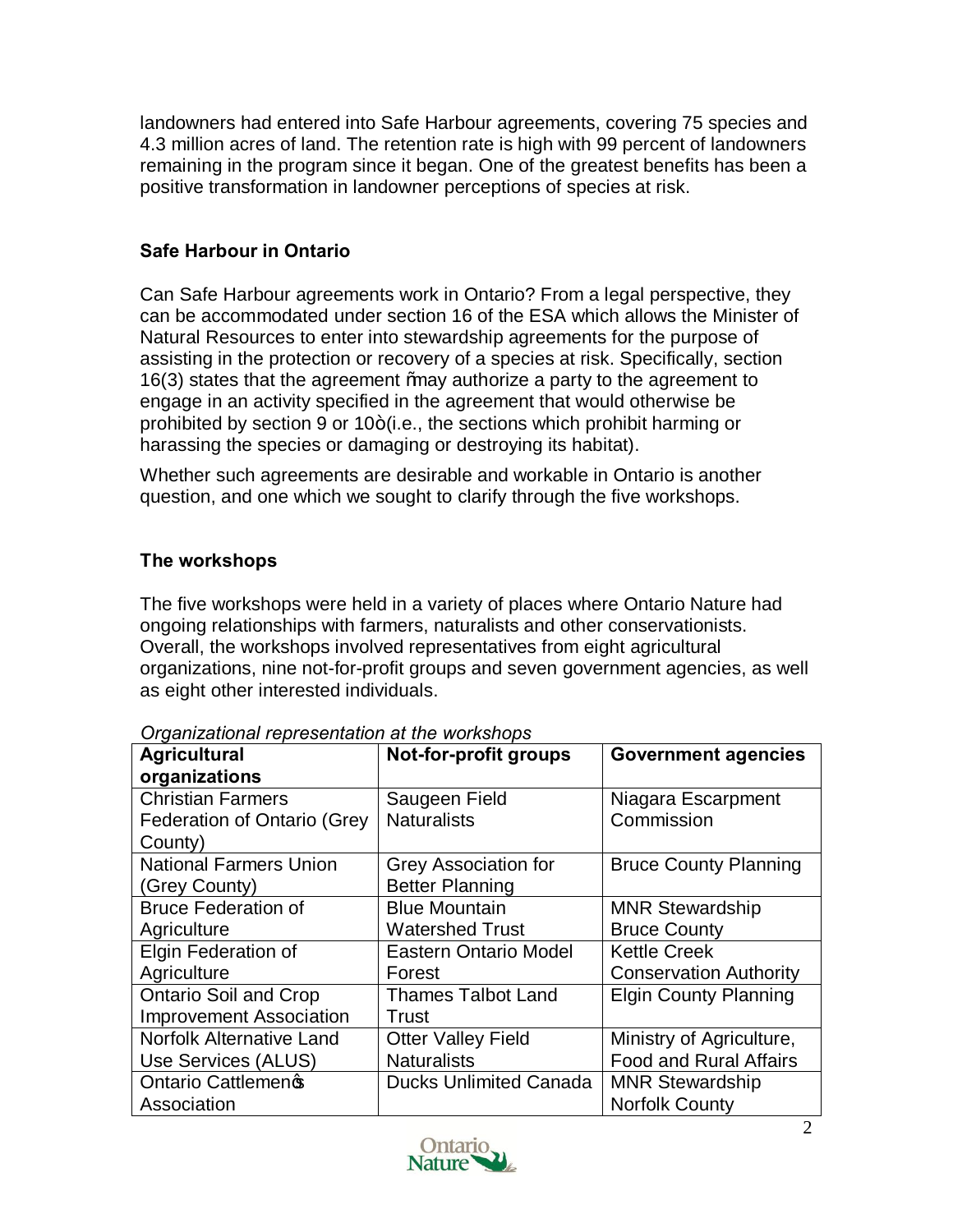| County Agricultural Board<br>of the Norfolk Land<br><b>Stewardship Council</b> | Norfolk Woodlot Owners<br>Association  |  |
|--------------------------------------------------------------------------------|----------------------------------------|--|
|                                                                                | Owen Sound Field<br><b>Naturalists</b> |  |

The workshops began with a presentation based on the American experience. This outlined the concept of Safe Harbour, the types and components of agreements, examples of the stewardship activities covered under Safe Harbour, criteria for selecting candidate species and potential delivery agents. Discussion focused on the following questions.

1. What are your initial thoughts on this concept and its potential to be applied in your area?

2. Do you have concerns or see drawbacks to Safe Harbour agreements? Is there a way for these to be addressed?

3. Do you think Safe Harbour agreements would be effective in your region? If so are there opportunities for an initial pilot project?

- 4. Who are potential delivery agents for an initial pilot?
- 5. What species would be good candidates?
- 6. What role should monitoring play? Who should be doing that work?
- 7. What are your thoughts on the best structure for Safe Harbour

agreements? (Individual and/or umbrella agreements?)

These questions elicited diverse opinions, real-life examples and recommendations about Safe Harbour and its implementation in Ontario. Below the key discussion points are summarized.

## **The need for Safe Harbour**

At all of the workshops some participants spoke about the fear and anxiety among landowners regarding the ESA and its implementation on private land. Many believed that fear of repercussions under the ESA were discouraging or could discourage landowners from engaging in stewardship. In light of this situation, almost all participants agreed that Safe Harbour would be of benefit in addressing this disincentive and in %arnessing public goodwill.+As one participant at the Kemptville workshop explained, Safe Harbour agreements might help ‰ase the pain+of the ESA, particularly if they included clear instructions on how to operate in species at risk habitat. At the London workshop a participant identified landowner education about species at risk as a potential benefit of Safe Harbour agreements.

The need for Safe Harbour agreements was questioned at only one workshop where a participant wondered whether landowners interested in stewardship

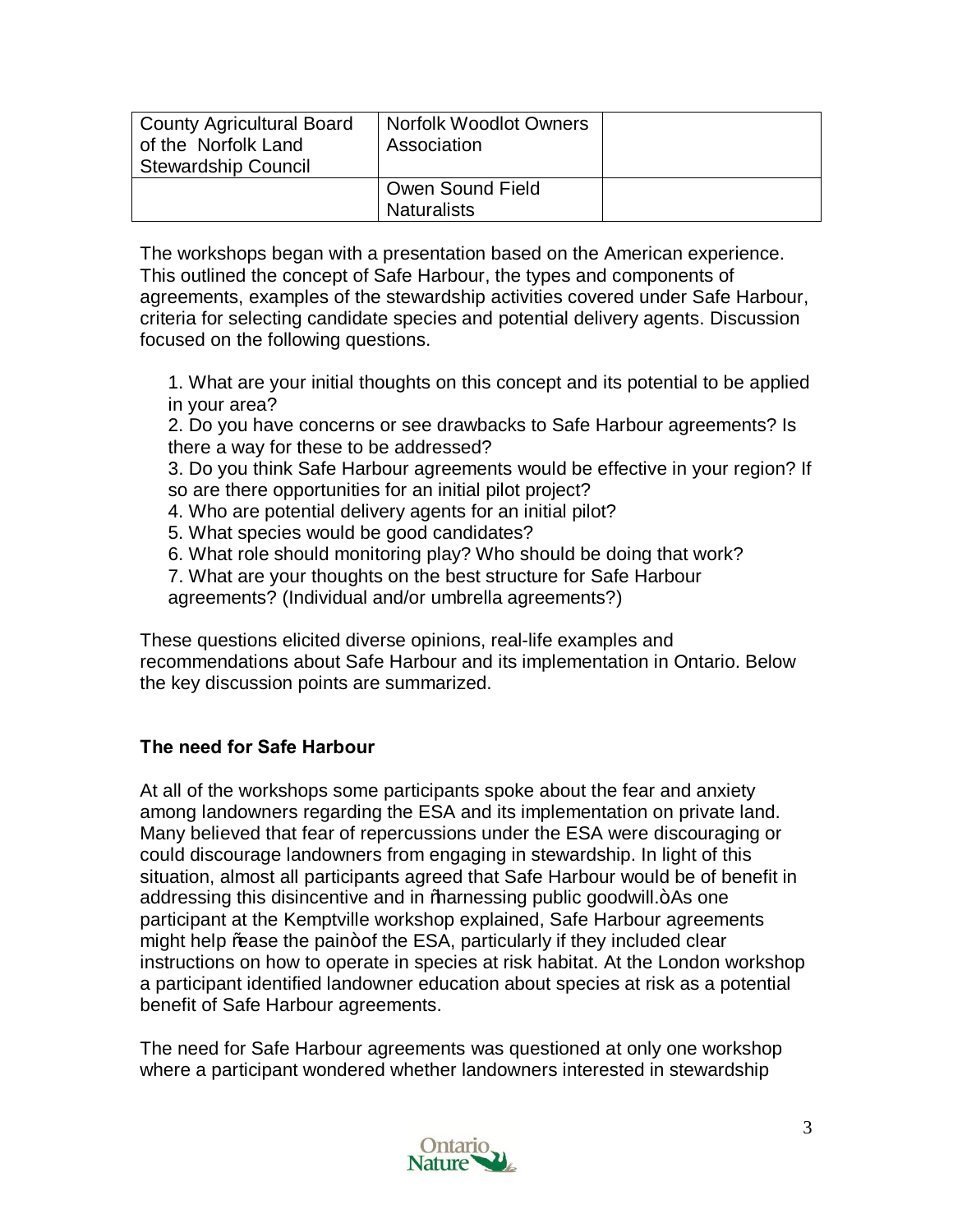would do it regardless of whether a Safe Harbour agreement were in place or not.

## **Effective implementation of Safe Harbour agreements in Ontario**

When discussing effective implementation of Safe Harbour agreements in Ontario, a number of common themes emerged. The need to keep the implementation process simple, for example, was frequently highlighted. As a participant at the Owen Sound workshop explained, "farmers want flexibility, not paper work or administrative headaches.  $+$  For this reason, discussions tended to focus on umbrella agreements (between an intermediary organization, such as a conservation or farming organization, and the provincial government, with subsidiary agreements between private land owners and intermediary) rather than on individual agreements (between the individual landowner and the provincial government).

Many participants also felt that coordinating Safe Harbour through existing programs, with which farmers were already familiar, would help to keep things simple. Beginning small, with a pilot to show landowners the benefits of Safe Harbour and give them time to learn about the program, was also recommended at several workshops. Clear guidelines to ensure consistency, clear objectives upon which to base decisions, and % ain language + agreements would be needed for landowner buy-in.

In terms of an intermediary organization for an umbrella agreement, the Alternative Land Use Services (ALUS) program was widely recognized as a good fit, and was mentioned as a strong potential pilot at four of the workshops. Participants in the Norfolk ALUS project were present at both the Guelph and Simcoe meetings and expressed a keen interest in the possibility of piloting an umbrella agreement. One key factor in favour of implementing Safe Harbour through ALUS is that it could then be tied to a financial incentive for the landowner.

Participants mentioned a number of other existing programs that could be tied to the implementation of Safe Harbour, all of which could provide an additional financial incentive. The Environmental Farm Plan (EFP), for example, was mentioned at three workshops. Advantages of implementing Safe Harbour through the EFP were considered to be: 1) it is a well established program, with existing buy-in from farmers and government; 2) it would create an ideal education and outreach medium to a broad audience; and 3) it could be initiated as a pilot with monitoring.

Other existing programs mentioned at one of three workshops were the Conservation Land Tax Incentive Program, the Community Fisheries and Wildlife Improvement Program, and the Managed Forest Tax Incentive Program. Other

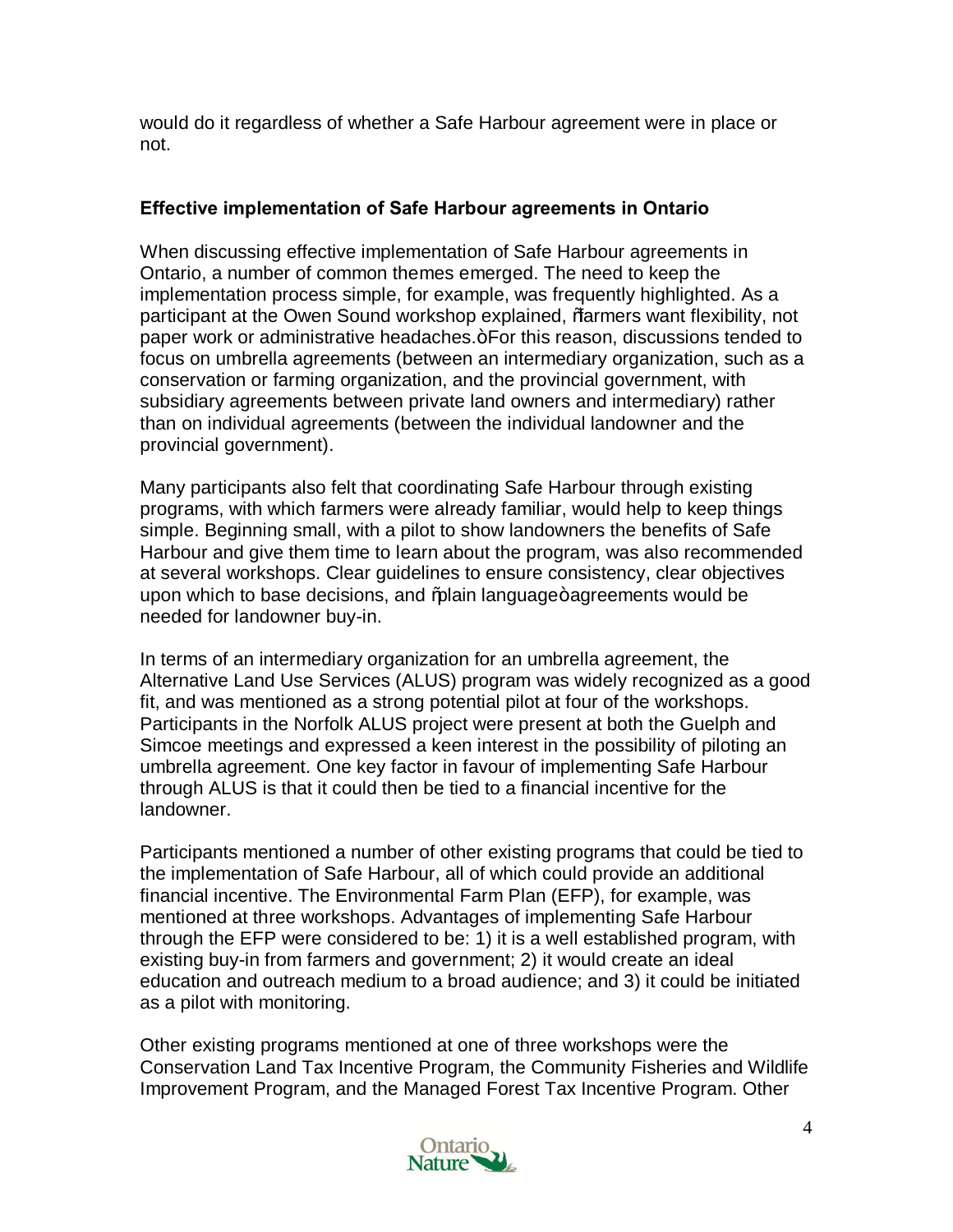potential intermediaries mentioned who could potentially champion Safe Harbour and/or oversee umbrella agreements were the MNR stewardship councils, Ducks Unlimited Canada and the Ontario Soil and Crop Improvement Agency (which oversees the EFP). (Note that these possibilities were not put forward by representatives of these organizations at the meetings, but rather by other participants.) One participant noted that there would be costs associated with developing and administering the agreements, and that there would need to be ways to cover those costs.

Overall, there was a strong preference for umbrella agreements, though one participant mentioned that large landowners might prefer their own individual agreement with the MNR.

## **What species would be good candidates?**

In the United States, a variety of types of plants and animals have been the subject of Safe Harbour agreements, including 23 birds, 21 fish, 8 insects, 7 amphibians and reptiles, 6 mammals, 6 plants and 4 mussels. At the workshops, participants suggested a number of species that could be considered in Ontario, though generally there was uncertainty about which would be good candidates.

To initiate this part of the discussion, Ontario Nature presented the following list of characteristics that could be used to assess the suitability of a candidate species, based on the American experience:

- Easy to monitor and measure effects of change
- Life history and population trends are well understood
- Close proximity to nearby significant population sources
- Narrow habitat requirements
- Habitat in need of active management
- Landowners able to manage for habitat needs
- Not wide-ranging
- Umbrella species
- Charismatic species with high probability of success

Adding to this list, Ontario Nature noted that the species should be listed as either threatened or endangered in order for there to be an incentive, since only the habitat of threatened or endangered species is protected under the ESA.

One participant stated that it would be best to choose a species with a recovery strategy in place. Another suggested that it could be more appealing to farmers to manage for a species that was not directly impacted by their work, such as a turtle in a woodlot. Species that could benefit from something as simple as fencing or the creation of nesting cavities were thought to be a good place to start. Snakes were considered to be promising by one participant, because they

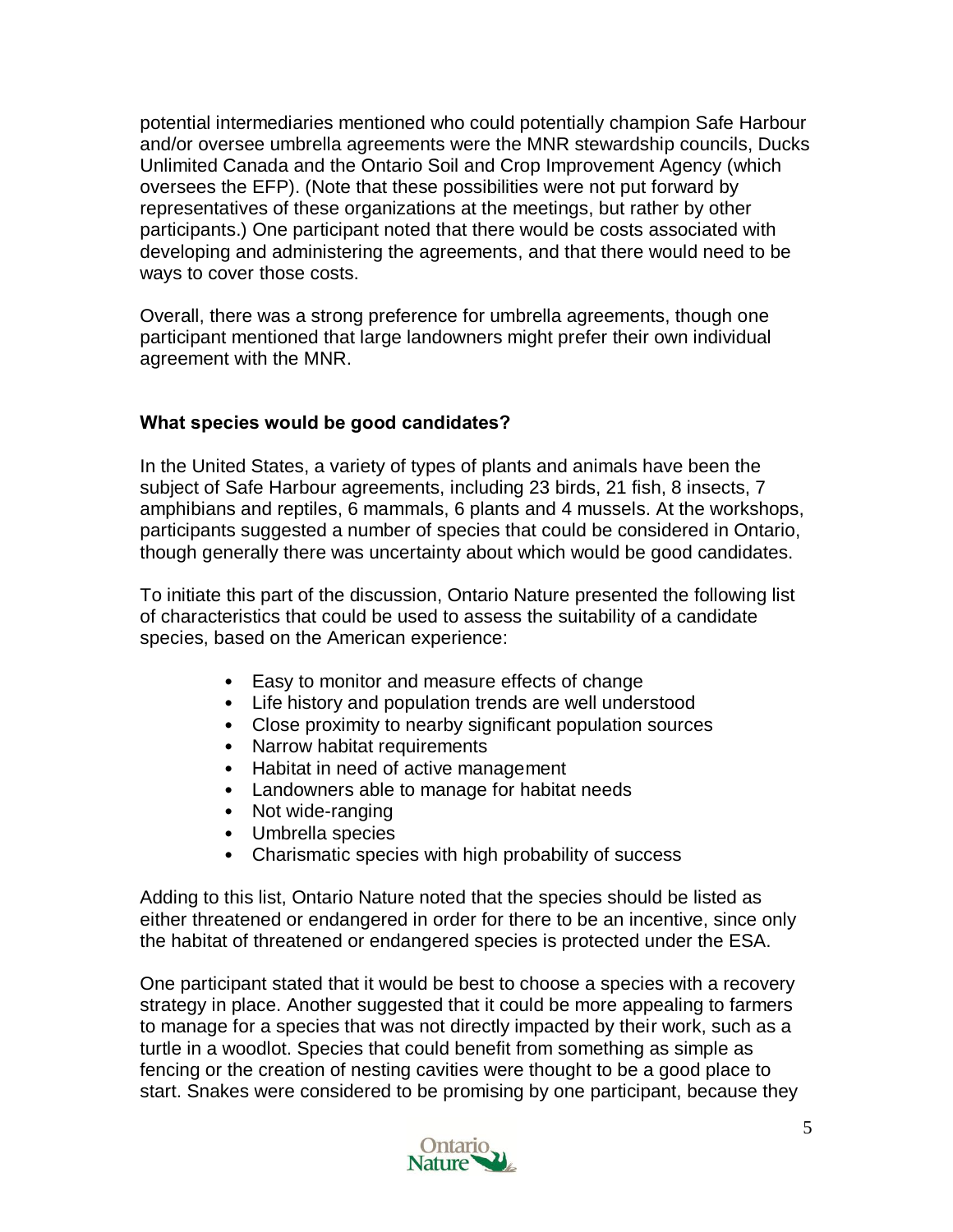could be easier to monitor and because monitoring programs were already established in some areas.

Species that were suggested included:

Reptiles: eastern ratsnake, Massasauga, Amphibians: (spotted salamander and chorus frog were both mentioned, but they are not at risk in Ontario) Birds: bobolink, least bittern, loggerhead shrike, piping plover Plants: butternut (suggested at three workshops), blunt-lobed woodsia, Hillos thistle, Pitcher os thistle, American chestnut Lichen: flooded jellyskin

Many participants felt that it would be best to focus on habitats rather than specific species for a Safe Harbour agreement (see Habitat vs. species approach below). One participant suggested that it should begin with the landowner: i.e., determine first who would be a willing participant and then figure out which species would work best.

## **What role should monitoring play?**

Very little monitoring of the impacts of Safe Harbour has been conducted in the United States. As a result, the impacts on the ground are not readily apparent. When asked about the role that monitoring should play in the implementation of Safe Harbour in Ontario workshop participants expressed a variety of opinions.

There were many participants who felt that monitoring would discourage participation in Safe Harbour, because of associated costs and labour, the burden of reporting and the need for expertise. According to one participant we need to  $%$  have some faith+that if the habitat is built,  $%$  hey will come. $+$ Many others supported monitoring and considered it to be essential in order to measure success. Acknowledging the very real challenges of costs and labour, they put forward a variety of suggestions that could be explored:

- Piloting projects and species monitoring through the Environmental Farm Plan
- Engaging students for monitoring
- · Partnerships with naturalist clubs
- Partnerships with customers (as has been done by some organic farmers)
- Partnerships with boy scouts

Overall, there was general agreement that if monitoring were to occur, it would have to be kept very simple, with a minimum of paperwork and at no cost to the landowner.

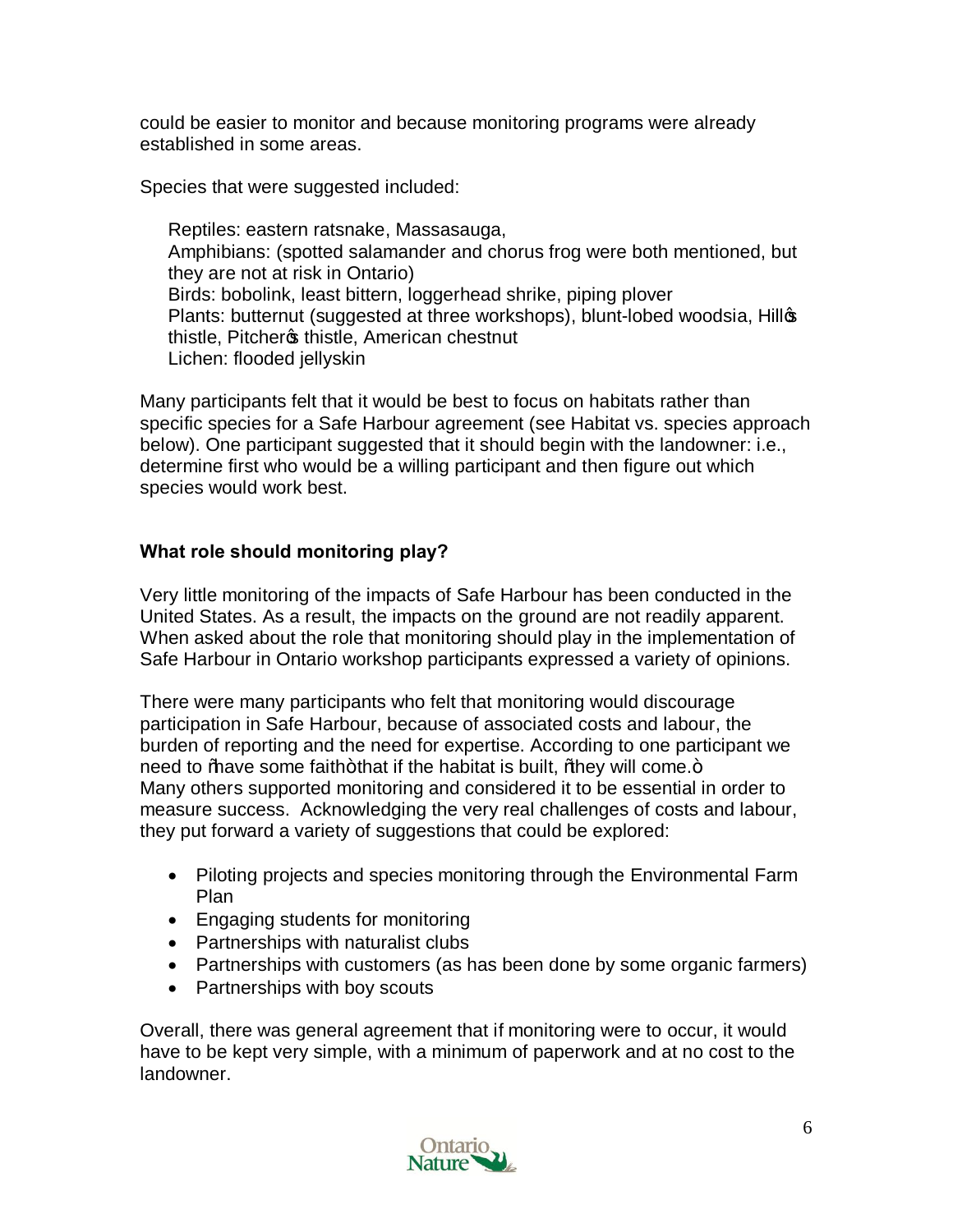## **Other issues and questions**

Summarized below are a number of other issues and questions that arose at the workshops.

#### *1. Habitat vs. species approach*

There was considerable agreement across all the workshops that in Ontario we should attempt to base Safe Harbour agreements on the creation of habitat types, such as wetlands or grasslands, rather than on habitats for single species. According to a participant at the Simcoe workshop, this would be a precedentsetting %made in Ontario+solution that could be sold to farmers and government.

#### *2. Financial incentives*

This issue of financial incentives came up at four workshops where participants discussed ways to enhance potential uptake. One possibility considered was a potential tax incentive, for example through the Conservation Land Tax Incentive Program. Because participants can opt in and out of this program it was considered potentially attractive. The Species at Risk Farm Incentive Program was a possibility mentioned by one participant who noted that, a species at risk doesng necessarily already have to be on the property for this program. The concept of a conservation tender program was introduced at the Guelph workshop as a way for the government to direct money to high priority projects on a merit-based system. Finally, the ALUS program, which provides financial incentives for stewardship initiatives, was considered to be a good means to match financial incentives with Safe Harbour.

At the Simcoe workshop one participant mentioned that the funding might not be as important in terms of an incentive as the network and access to information and knowledge which would come with a Safe Harbour agreement.

#### *3. Length of agreement*

Concern was expressed at several workshops about the length of the Safe Harbour agreement. At the London workshop one participant explained that farmers may not be willing to commit to lengthy terms, and that a 50 year term, for example, had the potential to lower the value of the land. Agreements would need to be flexible enough to allow landowners to opt out of the program at set points.

#### *4. Are the agreements on title?*

At four workshops participants inquired whether Safe Harbour agreements would be on title. There was concern about the potential impact on property values.

#### *5. Wide range of landowners*

Participants at a couple of the workshops pointed out that a wide variety of landowners could be interested in Safe Harbour, not only farmers. These could

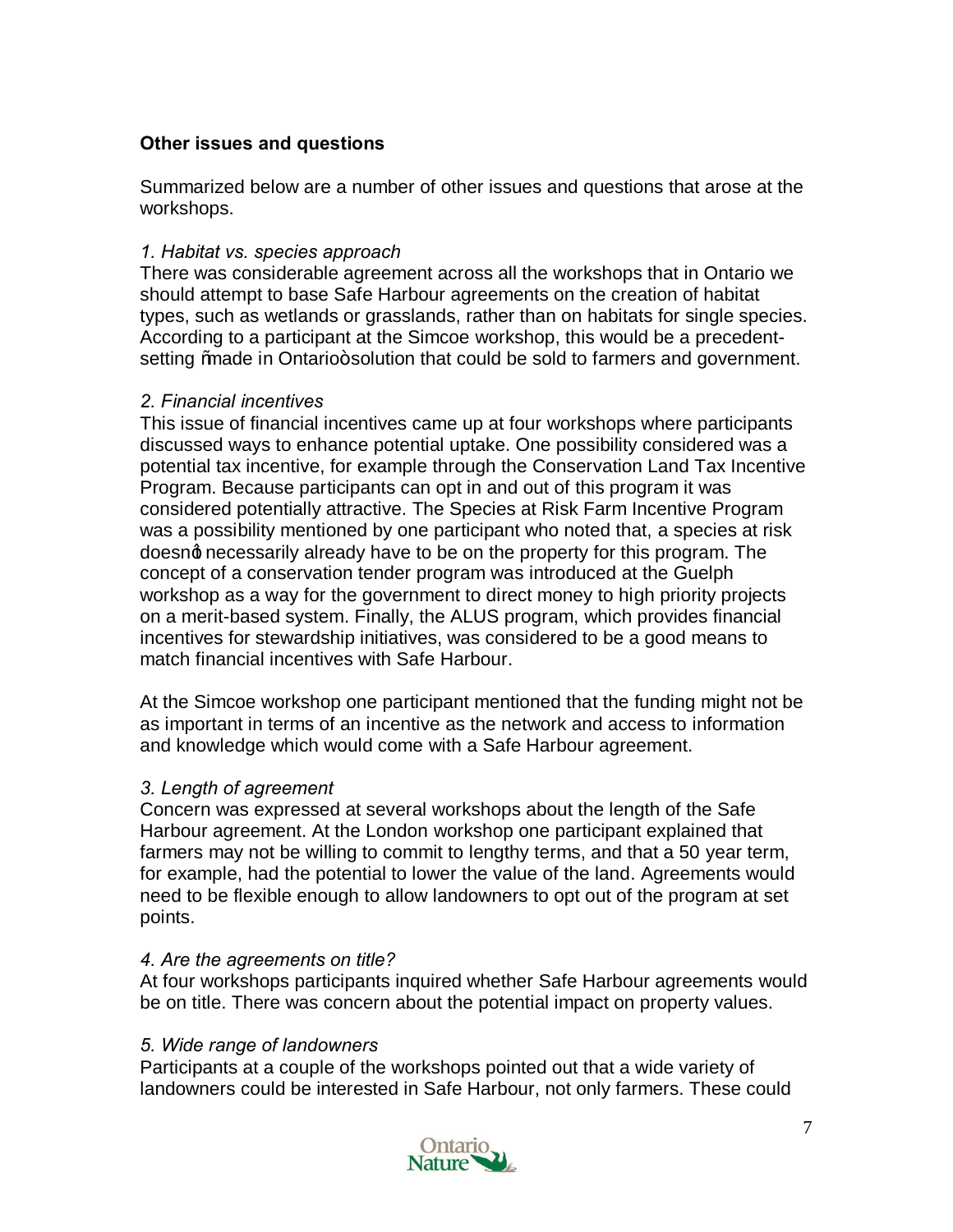include, for example, retirees, cottagers, or people with conservation easements. Education and outreach would need to be tailored to the specific audience in mind.

## *6. Land rental*

At one workshop, a participant asked what would happen if a farmer rents the land out. It was suggested that stewardship lease agreements could be set up so that the renters would practice with Safe Harbour in mind. However, these restrictions could make the land less attractive to rent and reduce the number of potential renters.

#### *7. Would Safe Harbour stand up in court?*

Concern was expressed at one workshop about whether a Safe Harbour agreement would stand up to a challenge in court. There is no precedent for this.

#### *8. Protection of habitat?*

Further clarification is needed about what can be covered under a Safe Harbour agreement. Does habitat have to be created and/or actively managed, or can it simply be protected? What about species at risk that have arrived on someones property because of previous work that they did? Can Safe Harbour apply retroactively?

#### *9. Harmonization with other laws and policies*

Concern was expressed at the London workshop about whether a Safe Harbour agreement could be impacted by other laws, such as tree cutting bylaws. For example, if a tree were to be grown under Safe Harbour, would the landowner always retain the right to cut it down, even if this were contrary to a tree cutting bylaw?

#### *10. Incidental take*

What happens to a species at risk that has moved onto a property when the landowner opts out of the program? Would it be moved, or simply killed?

#### *11. Neighbours*

At two workshops participants asked about potential conflicts if one were to create habitat for a species at risk which then expanded on to a neighbour property.

#### *12. Conflicting species needs*

How does one weigh or balance the conditions needed to benefit a certain species when it conflicts with the needs of another species?